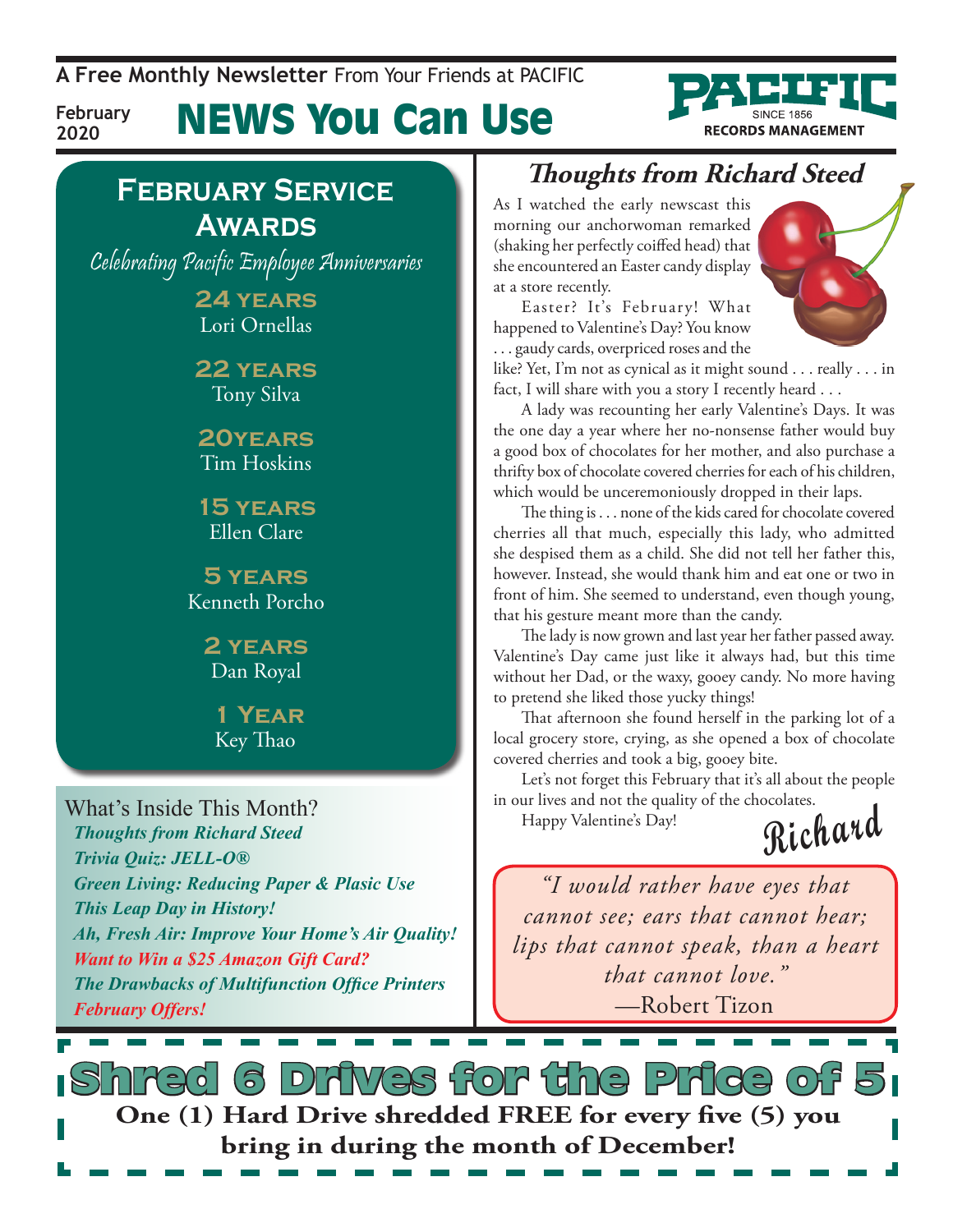## **Trivia Quiz: JELL-O®**

February 8-14 is celebrated as JELL-O® Week. Test how much you know about this fruity treat with this fun trivia quiz.

- 1. The first flavors of JELL-O® developed were strawberry, raspberry, orange and what flavor?
- 2. What famous comedian became the spokesman for JELL-O® pudding in 1974?
- 3. JELL-O® began to take off in the early 1900s when these items were given away free.
- 4. What 1939 film used JELL-O® powder to tint the colorful horses in one of its famous scenes?
- 5. What movie contains the infamous line, "There's always room for JELL-O®"?
- 6. As immigrants passed through this famous entry port, they often were served a bowl of JELL-O® as a welcome to America.
- 7. What famous American painter was commissioned by JELL-O® to create ads for the product?
- 8. What city's residents consume more JELL-O® than any other city in the world?
- 9. Which fresh fruit has an enzyme that keeps JELL-O® from setting?
- 10. In 1993, a bowl of lime JELL-O® was hooked up to an EEG machine. It was found to have the same waves as what?

*Answers on Back Page!*

### **Green Living: Reducing Paper & Plasic Use**

Paper and plastic should be recycled whenever possible. It's the responsible thing to do! But sometimes all of that recycling can pile up, requiring frequent trips to the recycling bin. One way to reduce paper and plastic recycling is to use less of each in the first place.

To reduce your paper and plastic use at the office, keep your own dishware, flatware, and mug at your desk. This will keep you from using paper and plastic disposables for your lunches and snack breaks. When you're finished eating, give your plate and utensils a quick wipe down in the sink, then store them away for their next use. You can also bring your drinks in reusable bottles, and can tuck a cloth napkin into your lunch bag.

Speaking of lunch bags, instead of paper or plastic, invest in a reusable cloth or nylon bag. These are widely available and can be zippered or velcroed closed to keep your lunch and snacks fresh. Such reusable bags are also made to be refrigerated, which is an advantage over brown paper bags that don't hold up so well in the fridge!

### **February Holidays and Events**

#### **Daily Observances:**

- 1 Take your Child to the Library Day
- 2 Groundhog Day
- 4 African-American Coaches Day
- 5 Digital Learning Day
- 7 Wave All Your Fingers at Your Neighbors Day
- 8 Laugh and Get Rich Day
- 9 Read in the Bathtub Day
- 11 Get Out Your Guitar Day
- 11 Satisfied Staying Single Day
- 13 Employee Legal Awareness Day
- 13 Madly in Love with Me Day
- 14 Saint Valentine's Day
- 15 Susan B. Anthony Day
- 17 Presidents' Day
- 18 Single-Taking Day
- 20 World Day for Social Justice
- 21 International Mother Language Day
- 22 World Sword Swallowers Day
- 23 Curling is Cool Day
- 25 World Spay Day
- 26 For Pete's Sake Day
- 27 National Chili Day
- 28 Floral Design Day
- 28 National Tooth Fairy Day 29 Leap Day!

#### **Monthly Observances:**

National Black History Month Spay/Neuter Awareness Month Library Lovers Month American Heart Month Bake for Family Fun Month Beat the Heat Month Fabulous Florida Strawberry Month International Boost Self-Esteem Month International Expect Success Month Marfan Syndrome Awareness Month National Bird-Feeding Month National Cherry Month National Mend a Broken Heart Month National Time Management Month National Women Inventors Month Plant the Seeds of Greatness Month Return Shopping Carts to the Supermarket Month Spunky Old Broads Month Wise Health Care Consumer Month Worldwide Renaissance of the Heart Month Youth Leadership Month

**Weekly Observances:**

8-14 Jell-O Week

The material contained in this newsletter is for informational purposes only and is based upon sources believed to be reliable and authoritative; however, it has not been independently verified by us. This newsletter should not be construed as offering professional advice. For guidance on a specific matter, please consult a qualified professional.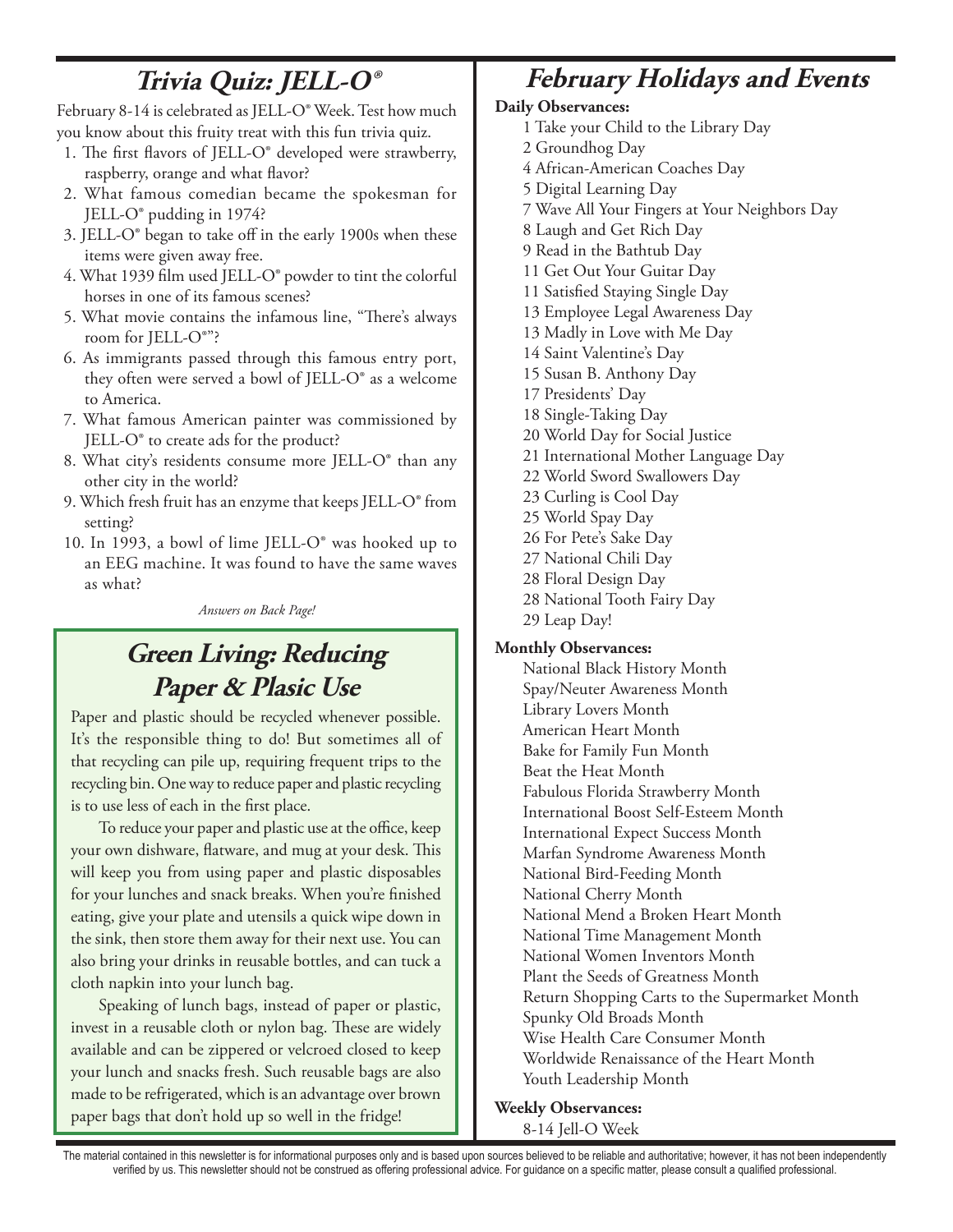# **PacBlog**

#### **The Benefits of a Document Scanning Service**

PacBlog is the monthly web log of Pacific Records Storage To read this month's installment, please click the title below[.](http://pacific-records.com/5-advantages-of-a-local-shredding-and-destruction-provider) [https://pacific-records.com/the-benefits-of-a](https://pacific-records.com/the-benefits-of-a-document-scanning-service)[document-scanning-service](https://pacific-records.com/the-benefits-of-a-document-scanning-service)

You may also access the PacBlog at the URL below. There you will find this month's installment along with archives of previous installments.

**http://pacific-records.com/category/pacnews**

### **Have A Question For Us?**

We love to hear from all our good friends and clients who enjoy reading our monthly newsletter. If you have a question related to off-site document storage, shredding, media vaulting, or document imaging, please feel free to give us a call or send us an email.

**(888) 893-6054 or info@pacific-records.com**

#### **Do You Want To Win A \$25 Amazon Gift Card?**



Each month we'll give you a new challenge of some type. All those who reply with a correct answer are eligible to win. At the end of the month we'll draw a lucky name.

> Here is this month's challenge: What fruit has seeds on the outside?

> **CAT! Last Month's Answer to:**  *What word binds all of these together: Copy, Burglar, Fat, Nap, Bag?*

#### **Last month's Winner: Sheryl Pereda Barth Daly, LLP**

Email your answer to **info@pacific-records.com**

## **This Leap Day in History!**

February 29th only comes once every four years. What great historical events have happened on Leap Day?

**1872 -** Yellowstone became the first national park.

**1940 -** Hattie McDaniel, who starred as Mammy in "Gone With the Wind," became the first black actress to win an Academy Award.

**1972 -** Baseball player Hank Aaron signed a three-year deal with the Atlanta Braves, worth \$200,000 per year, making him the highest-paid player in Major League Baseball at the time.

## **Salt and Headaches**

Persistent headaches can often result from high blood pressure. Because it's believed that excessive salt consumption can cause high blood pressure, doctors have often thought that salt causes headaches indirectly due to a resulting increase in blood pressure. However, a new study has found that high salt consumption can cause headaches on its own, even without an increase in blood pressure.

Researchers at Johns Hopkins Medicine in Baltimore, MD, found that people who ate foods high in sodium had headaches than those who ate foods low in sodium.

Because the study subjects ate the high sodium diet for only a short period of time, there was no notable corresponding rise in blood pressure, even with an increase in headaches. Thus, researchers believe that there's an independent mechanism at work in sodium itself that causes the headaches.

More research needs to be conducted to understand this link. But if you find that you have unexplained headaches, you may want to take a look at your sodium consumption. Try cutting back to see if you get any relief.



"I used to bury my bones, but now I upload them to the cloud."

# 3 months FREE secure Destruction service

*Get 3 months of free Secure Destruction service when you sign up for a new Secure Destruction account with a one-year agreement. Just mention this coupon! Email info@pacific-records.com for more information.*